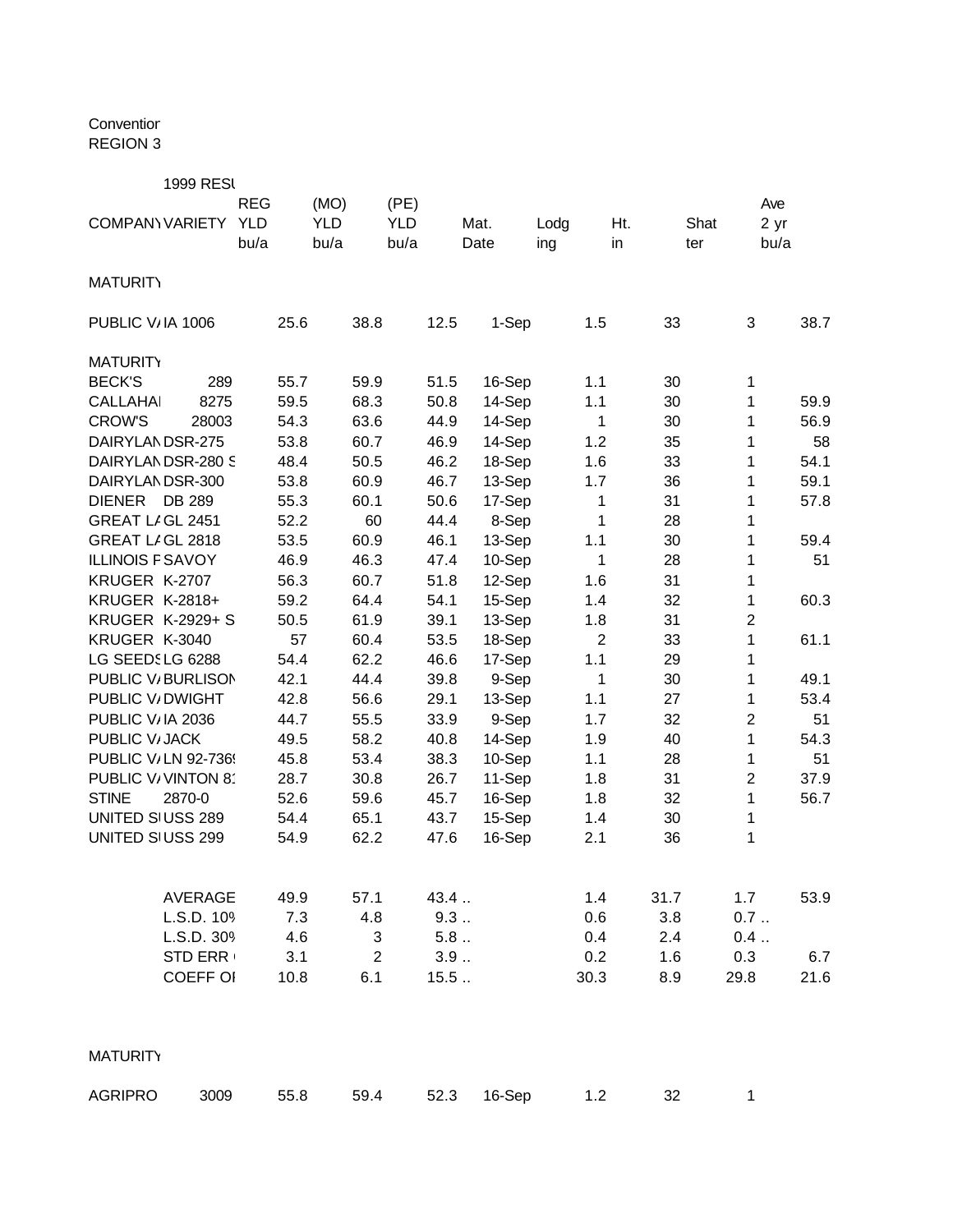| <b>AGRIPRO</b>           | 3525                       | 53.5 | 57.2 | 49.9 | 19-Sep | 1.3            | 34 | 1                |      |
|--------------------------|----------------------------|------|------|------|--------|----------------|----|------------------|------|
| <b>BECK'S</b>            | 395                        | 55.6 | 55.5 | 55.6 | 28-Sep | 1.2            | 36 | 1                | 58.3 |
| <b>CALLAHAI</b>          | 7317                       | 54.8 | 59.9 | 49.7 | 18-Sep | 1.4            | 32 | 1                | 57.7 |
| <b>CALLAHAI</b>          | 8363                       | 51.4 | 54.7 | 48.1 | 22-Sep | 1.7            | 35 | 1                | 56   |
| <b>CALLAHAI</b>          | 9393                       | 53.4 | 54.4 | 52.4 | 24-Sep | 1.7            | 37 | 1                |      |
| <b>CROW'S</b>            | 32003                      | 57.2 | 61.1 | 53.3 | 18-Sep | 1.4            | 34 | 1                | 60.6 |
|                          | DAIRYLANDSR-309 S          | 54.2 | 55.9 | 52.5 | 18-Sep | 1.3            | 34 | 1                |      |
| DAIRYLANDSR-325          |                            | 55.2 | 64.4 | 46.1 | 23-Sep | 1.7            | 38 | 1                | 57.2 |
|                          | DAIRYLANDSR-338 S          | 53.8 | 58.4 | 49.1 | 23-Sep | 1.7            | 37 | 1                | 54.1 |
| DAIRYLANDSR-377          |                            | 52.9 | 55.1 | 50.6 | 26-Sep | 2.1            | 41 | 1                |      |
| DEKALB                   | CX 339 C                   | 56.1 | 60.7 | 51.5 | 25-Sep | $\overline{2}$ | 40 | 1                | 56.1 |
| <b>DEKALB</b>            | CX 393 C                   | 60.2 | 66.7 | 53.7 | 23-Sep | 1.3            | 37 | 1                | 57   |
| <b>DIENER</b>            | DB 304                     | 55.9 | 61.4 | 50.5 | 21-Sep | 1.5            | 36 | 1                | 59.6 |
| <b>DIENER</b>            | DB 329 C                   | 56.1 | 65.5 | 46.7 | 24-Sep | 1.9            | 37 | 1                | 55.9 |
| <b>DIENER</b>            | <b>DB 347 ST</b>           | 54   | 53.3 | 54.7 | 20-Sep | 1.5            | 35 | 1                |      |
| <b>DIENER</b>            | DB 351 C                   | 55.5 | 63.8 | 47.2 | 23-Sep | 2.2            | 37 | 1                |      |
| <b>DIENER</b>            | DB 359 C                   | 54.3 | 61   | 47.6 | 25-Sep | 1.5            | 36 | 1                |      |
| <b>DIENER</b>            | <b>DB 377</b>              | 53.2 | 53.5 | 52.8 | 27-Sep | 1.4            | 38 | 1                |      |
| GARST                    | D 308                      | 54.5 | 57.1 | 51.9 | 16-Sep | 1.1            | 30 | 1                |      |
| <b>GARST</b>             | D 350                      |      |      |      | 21-Sep | 1.2            |    | 1                | 59.7 |
| <b>GARST</b>             |                            | 55.5 | 55.6 | 55.4 |        |                | 35 |                  |      |
|                          | D 358                      | 56   | 66.4 | 45.6 | 22-Sep | 1.6            | 39 | 1                |      |
| GREAT LIGL 3141          |                            | 56.4 | 59.9 | 52.9 | 20-Sep | 1.5            | 36 | 1                | 60   |
| GROWMA HS 3071           |                            | 55.1 | 59.4 | 50.8 | 23-Sep | 1.8            | 37 | 1                | 58.8 |
| GROWMA HS 3591           |                            | 63.5 | 69.1 | 57.9 | 23-Sep | 2.3            | 40 | 1                |      |
| GROWMA HS 3971           |                            | 60   | 65.6 | 54.3 | 26-Sep | 2.3            | 40 | 1                | 61.6 |
| HORIZON H 307            |                            | 52.7 | 57.7 | 47.7 | 16-Sep | 2.3            | 32 | 1                |      |
| HORIZON HR 322           |                            | 48.6 | 51.5 | 45.7 | 18-Sep | 1.9            | 36 | 1                |      |
|                          | <b>ILLINOIS FIROQUOIS</b>  | 48.3 | 49.9 | 46.6 | 17-Sep | 1.5            | 35 | 1                | 52.7 |
| <b>ILLINOIS F MACON</b>  |                            | 52.2 | 53.1 | 51.2 | 25-Sep | 1.8            | 36 | 1                | 54.9 |
|                          | <b>ILLINOIS F MAVERICI</b> | 55.8 | 59.9 | 51.7 | 26-Sep | 2.6            | 45 | 1                | 56.4 |
| <b>ILLINOIS F SALINE</b> |                            | 48.5 | 52.7 | 44.3 | 28-Sep | 2.4            | 43 | 1                | 53.1 |
| KRUGER K-3030            |                            | 54   | 56.1 | 51.9 | 18-Sep | 1.9            | 37 | 1                |      |
| KRUGER K-3131            |                            | 53.9 | 59.2 | 48.7 | 18-Sep | 1.8            | 34 | 1                |      |
| KRUGER K-3213            |                            | 54   | 58.5 | 49.4 | 16-Sep | 1.6            | 35 | $\boldsymbol{2}$ |      |
| <b>KRUGER K-3232+</b>    |                            | 55.7 | 57.2 | 54.1 | 22-Sep | 1.2            | 34 | 1                | 59.2 |
| <b>KRUGER K-3333+</b>    |                            | 58.1 | 60.3 | 56   | 21-Sep | 2.3            | 38 | 1                | 59.6 |
| KRUGER K-3424            |                            | 56.2 | 57   | 55.4 | 23-Sep | 1.6            | 34 | 1                | 59.4 |
| KRUGER K-3424 A          |                            | 59.1 | 60.7 | 57.4 | 23-Sep | 1.5            | 35 | 1                | 61   |
|                          | KRUGER K-3444 SC           | 59   | 68.1 | 50   | 20-Sep | 2.3            | 38 | 1                |      |
|                          | KRUGER K-3515 SC           | 58.3 | 65   | 51.5 | 19-Sep | 2.7            | 37 | 1                |      |
|                          | KRUGER K-3636 SC           | 58.8 | 67.6 | 50   | 24-Sep | 1.1            | 36 | 1                |      |
| KRUGER K-3717            |                            | 53.2 | 57.3 | 49.2 | 27-Sep | 2.7            | 39 | 1                | 57.6 |
| KRUGER K-3777 A          |                            | 50.1 | 50.6 | 49.5 | 21-Sep | 1.7            | 36 | 1                | 56.7 |
|                          | KRUGER K-3777 SC           | 60.1 | 64.5 | 55.7 | 25-Sep | 1              | 41 | 1                |      |
| <b>KRUGER K-3939+</b>    |                            | 53.7 | 55.4 | 52   | 24-Sep | 1.3            | 33 | 1                | 57.2 |
| <b>LEWIS</b>             | 372                        | 61.1 | 68.1 | 54.1 | 27-Sep | 1.3            | 40 | 1                |      |
|                          |                            |      |      |      |        |                |    |                  |      |
| LG SEEDSLG 6324          |                            | 54   | 58.4 | 49.7 | 20-Sep | 1.3            | 35 | 1                |      |
| LG SEEDSLG 6395          |                            | 53.7 | 59   | 48.3 | 27-Sep | 1.5            | 36 | 1                | 57   |
| MIDWEST G 3242           |                            | 52.7 | 55.6 | 49.8 | 22-Sep | 1.5            | 35 | 1                |      |
| <b>MWS</b>               | 331 CSTS                   | 53.1 | 58.6 | 47.6 | 23-Sep | 2.6            | 37 | 1                |      |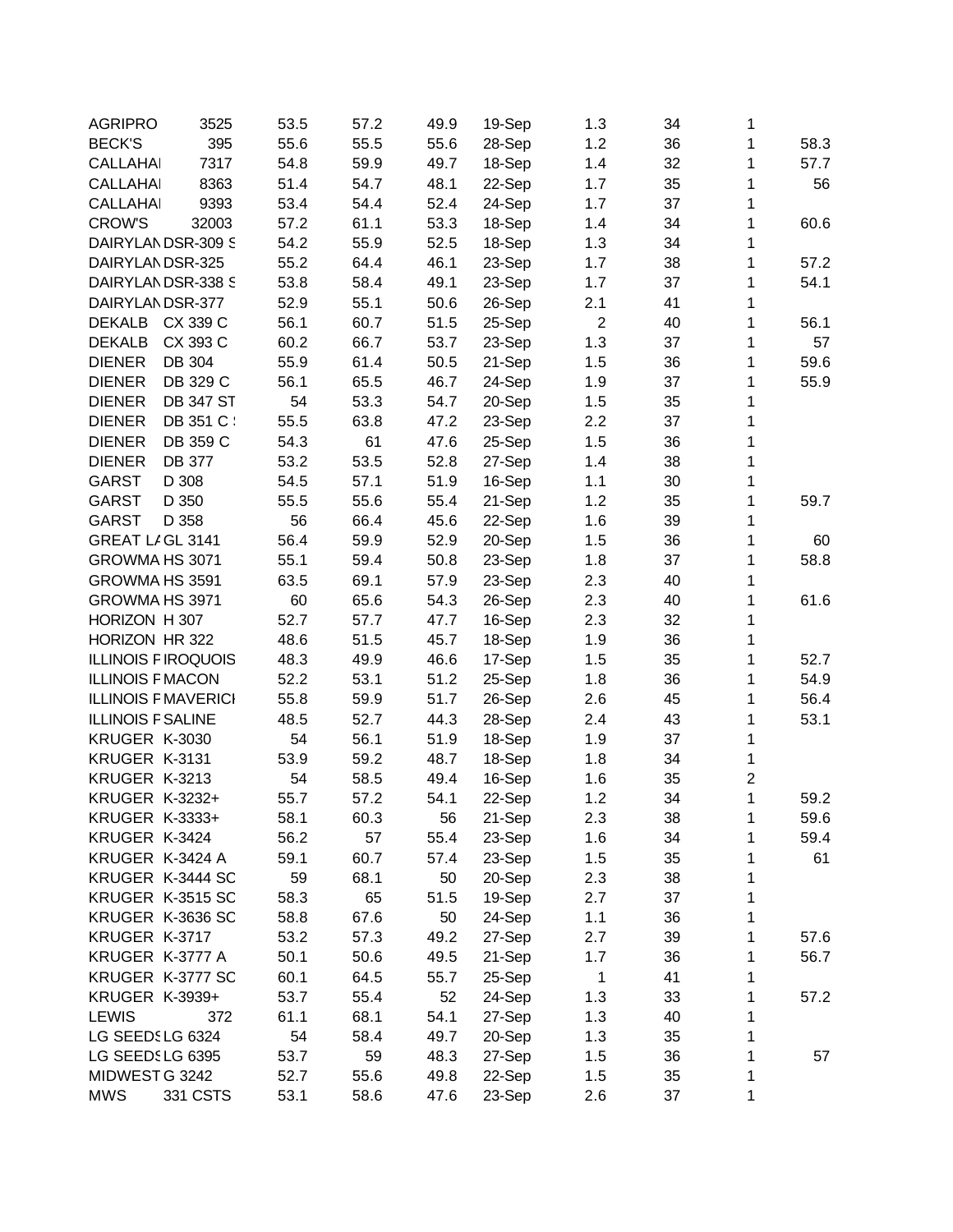| <b>PIONEER</b><br>9306  | 52.9 | 54   | 51.8 | 20-Sep | 1.6  | 33   | 1            | 56.6 |
|-------------------------|------|------|------|--------|------|------|--------------|------|
| PIONEER 93B82           | 60.6 | 61.9 | 59.3 | 25-Sep | 1.8  | 37   | 1            | 58   |
| PRAIRIE SPSF 317        | 54.7 | 58.6 | 50.9 | 18-Sep | 1.8  | 39   | 1            |      |
| PRAIRIE SPSF 327        | 53.4 | 54.2 | 52.5 | 22-Sep | 1.7  | 37   | 1            |      |
| PUBLIC V/EDISON         | 48.5 | 47.1 | 49.9 | 18-Sep | 1.4  | 35   | 1            | 49.8 |
| PUBLIC V/IA 3005        | 53.4 | 59.2 | 47.7 | 23-Sep | 2.7  | 34   | 1            | 55.7 |
| PUBLIC V/LINFORD        | 47.5 | 54.3 | 40.8 | 27-Sep | 3.1  | 43   | 1            | 50.8 |
| PUBLIC V/PANA           | 53.9 | 60.8 | 47   | 23-Sep | 2.5  | 45   | 1            | 56.9 |
| PUBLIC V/ PROBST        | 50.6 | 51.8 | 49.4 | 20-Sep | 1.5  | 36   | 1            | 53.4 |
| PUBLIC V/RESNIK         | 47.2 | 44.7 | 49.8 | 22-Sep | 1.7  | 34   | 1            | 49.9 |
| PUBLIC V/WILLIAMS       | 43.6 | 38.7 | 48.5 | 24-Sep | 2.7  | 42   | 1            | 47.2 |
| PUBLIC V/YALE           | 52.8 | 59.2 | 46.3 | 28-Sep | 1.7  | 39   | 1            | 54.9 |
| <b>STINE</b><br>3171-1  | 57.7 | 61.4 | 54.1 | 19-Sep | 1.2  | 36   | 1            | 60   |
| <b>STINE</b><br>3398-8  | 54.7 | 54.2 | 55.2 | 21-Sep | 1.6  | 34   | 1            | 58.4 |
| <b>STINE</b><br>3690-0  | 55.9 | 55.9 | 56   | 25-Sep | 1.4  | 33   | 1            | 58.7 |
| <b>UAP</b><br>DG 3395   | 53.7 | 55.7 | 51.8 | 29-Sep | 1.6  | 35   | 1            | 57.2 |
| UNITED SIUSS 339        | 56.3 | 56.6 | 56.1 | 26-Sep | 1.6  | 35   | 1            |      |
| UNITED SIUSS 380        | 51   | 53.3 | 48.7 | 23-Sep | 1.5  | 36   | $\mathbf{1}$ |      |
| WILKEN<br>3431 CN       | 56.9 | 65.2 | 48.6 | 21-Sep | 1.9  | 39   | $\mathbf 1$  |      |
| <b>WILKEN</b><br>3442   |      |      |      |        |      |      | 1            |      |
|                         | 56   | 59.2 | 52.8 | 23-Sep | 1.4  | 34   |              |      |
| <b>WILKEN</b><br>3468   | 50.9 | 49.8 | 52   | 24-Sep | 2.3  | 37   | 1            |      |
| <b>WILKEN</b><br>3494   | 55.1 | 57.5 | 52.8 | 28-Sep | 1.5  | 38   | 1            | 56.6 |
| <b>AVERAGE</b>          | 54.4 | 57.9 | 50.8 |        | 1.8  | 37.1 | 1.2          | 56.6 |
| L.S.D. 109              | 4.4  | 3.8  | 4.9  |        | 0.5  | 2.9  | 0.4          |      |
| L.S.D. 309              | 2.7  | 2.4  | 3.1  |        | 0.3  | 1.8  | 0.3          |      |
| <b>STD ERR</b>          | 1.9  | 1.6  | 2.1  |        | 0.2  | 1.2  | 0.2          | 3.2  |
| <b>COEFF OI</b>         | 6    | 4.9  | 7.1  |        | 22.5 | 5.8  | 25.9         | 9.8  |
|                         |      |      |      |        |      |      |              |      |
| <b>MATURITY</b>         |      |      |      |        |      |      |              |      |
| DAIRYLANDSR-400 S       | 50.3 | 49.6 | 51   | 30-Sep | 2.2  | 41   | 1            | 54.2 |
| DAIRYLANDST 4109        | 55.7 | 53.8 | 57.6 | 27-Sep | 2.4  | 41   | 1            |      |
| <b>ILLINOIS FINA</b>    | 51   | 54.4 | 47.7 | 28-Sep | 3.2  | 48   | 1            | 54.2 |
| <b>ILLINOIS F REND</b>  | 51.9 | 57   | 46.8 | 29-Sep | 2.5  | 43   | 1            | 48.6 |
| KRUGER K-3913 SC        | 51.1 | 50.4 | 51.9 | 1-Oct  | 2.9  | 41   | 1            |      |
| KRUGER K-4222 SC        | 58.7 | 61   | 56.3 | 1-Oct  | 2.1  | 39   | $\mathbf 1$  |      |
| PUBLIC V/BRONSON        | 48.7 | 50.8 | 46.6 | 28-Sep | 3.6  | 45   | 1            | 52.5 |
| PUBLIC V/NILE           | 45.6 | 47   | 44.1 | 28-Sep | 2.7  | 47   | 1            | 46.2 |
| DG 3402 S<br><b>UAP</b> | 53.6 | 51   | 56.3 | 28-Sep | 2.1  | 41   | 1            |      |
| WILKEN<br>4019 STS      | 52.6 | 53   | 52.1 | 26-Sep | 1.8  | 39   | 1            |      |
|                         |      |      |      |        |      |      |              |      |
| <b>AVERAGE</b>          | 51.9 | 52.8 | $51$ |        | 2.5  | 42.9 | $\mathbf{1}$ | 51.1 |
| L.S.D. 109              | 3.6  | 3    | 4.3  |        | 0.7  | 3.7  | 0.2          |      |
| L.S.D. 309              | 2.3  | 1.9  | 2.6  |        | 0.5  | 2.3  | 0.2          |      |
| <b>STD ERR</b>          | 1.5  | 1.2  | 1.7  |        | 0.3  | 1.6  | 0.1          | 3.6  |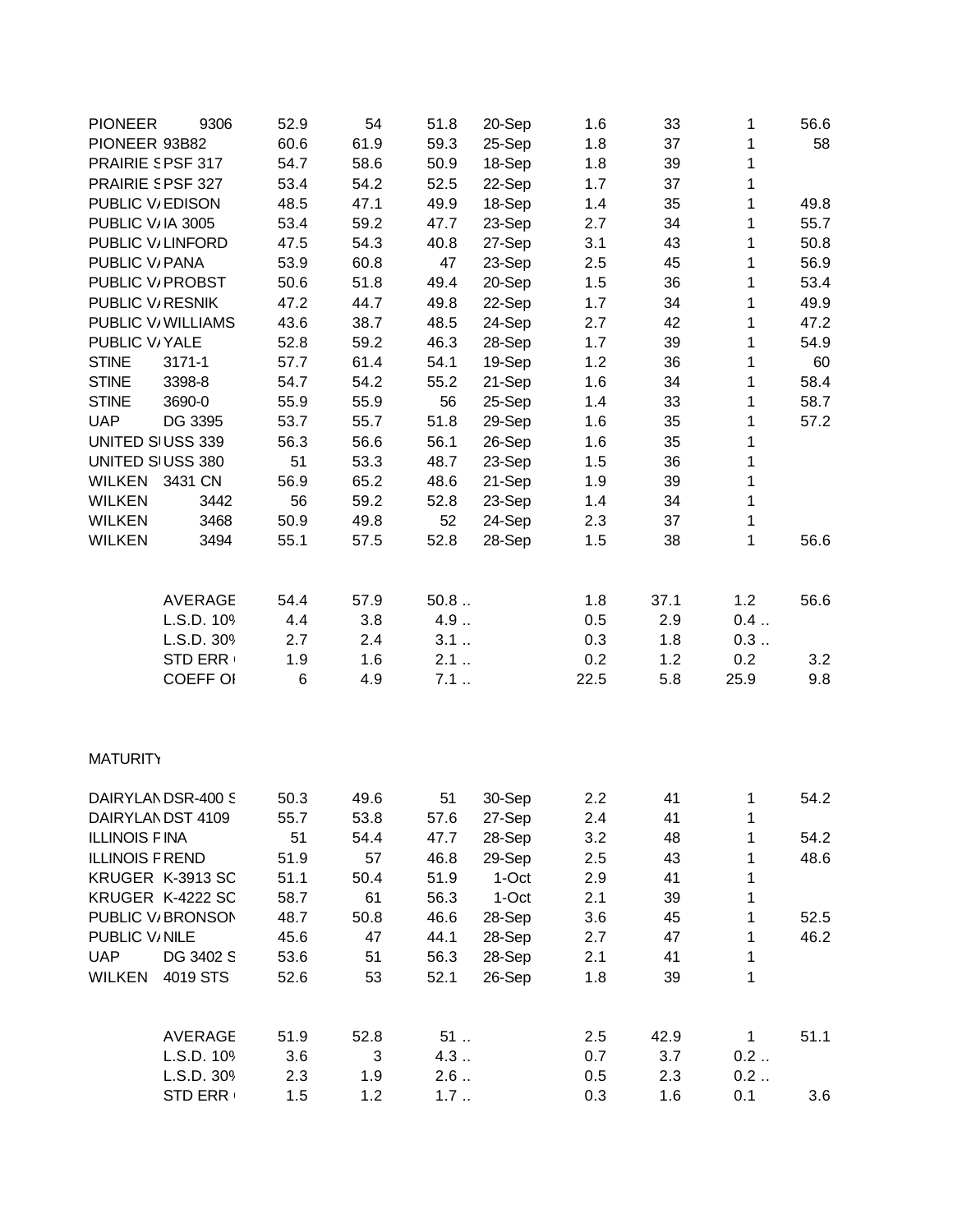| COEFF OI |  |  |  | 20.9 | 6.3 | 17.8 | 12.1 |
|----------|--|--|--|------|-----|------|------|
|----------|--|--|--|------|-----|------|------|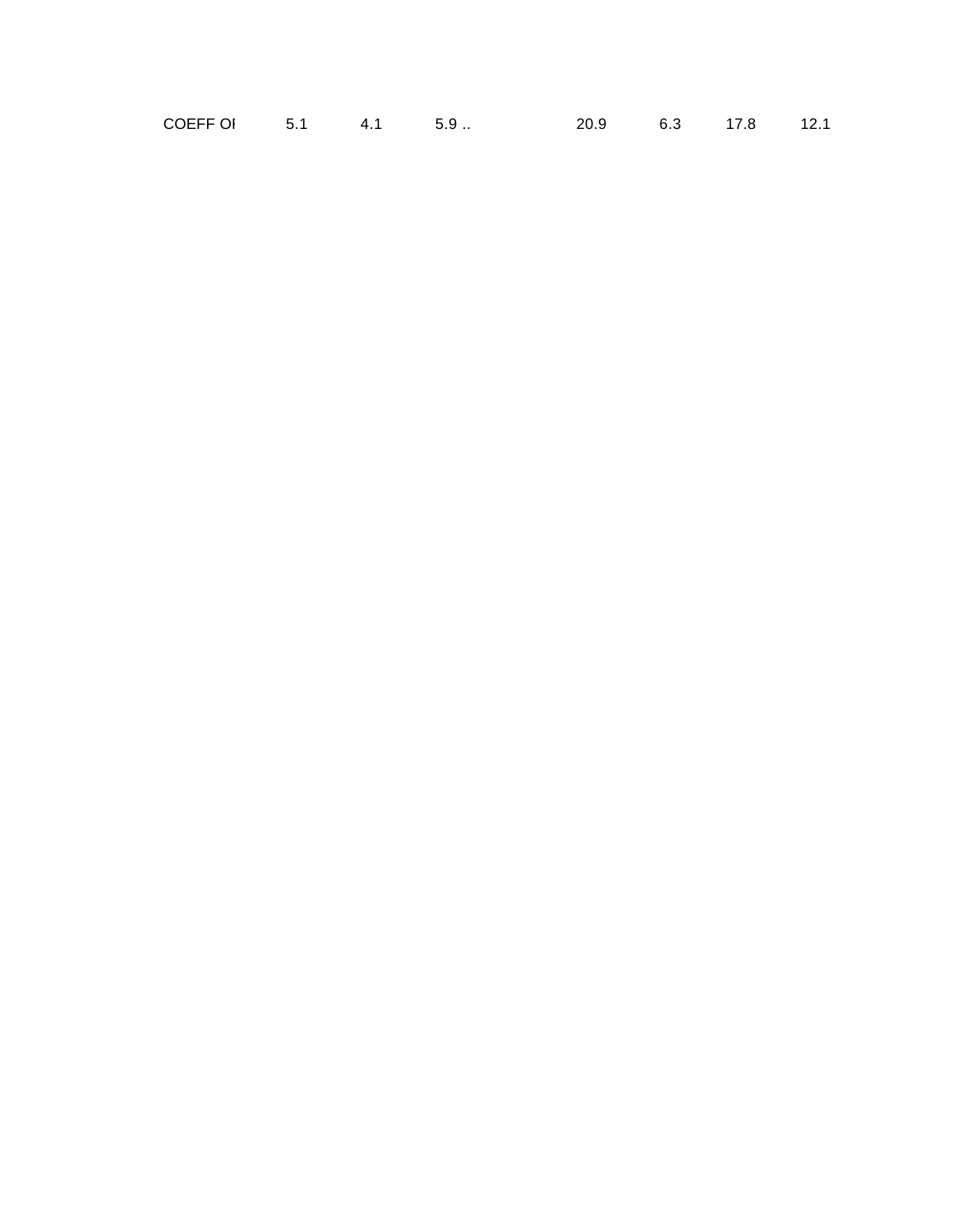Ave 3 yr bu/a

| 41                                         |  |  |
|--------------------------------------------|--|--|
|                                            |  |  |
| 58.9<br>57.9                               |  |  |
| 58.5                                       |  |  |
| 59.8<br>50.3                               |  |  |
| 59.9                                       |  |  |
| 61.3                                       |  |  |
| 48.9<br>52.8<br>50.8<br>54.3<br>50.5<br>38 |  |  |

| 53.1 |
|------|
|      |
| 7.1  |
| 23.2 |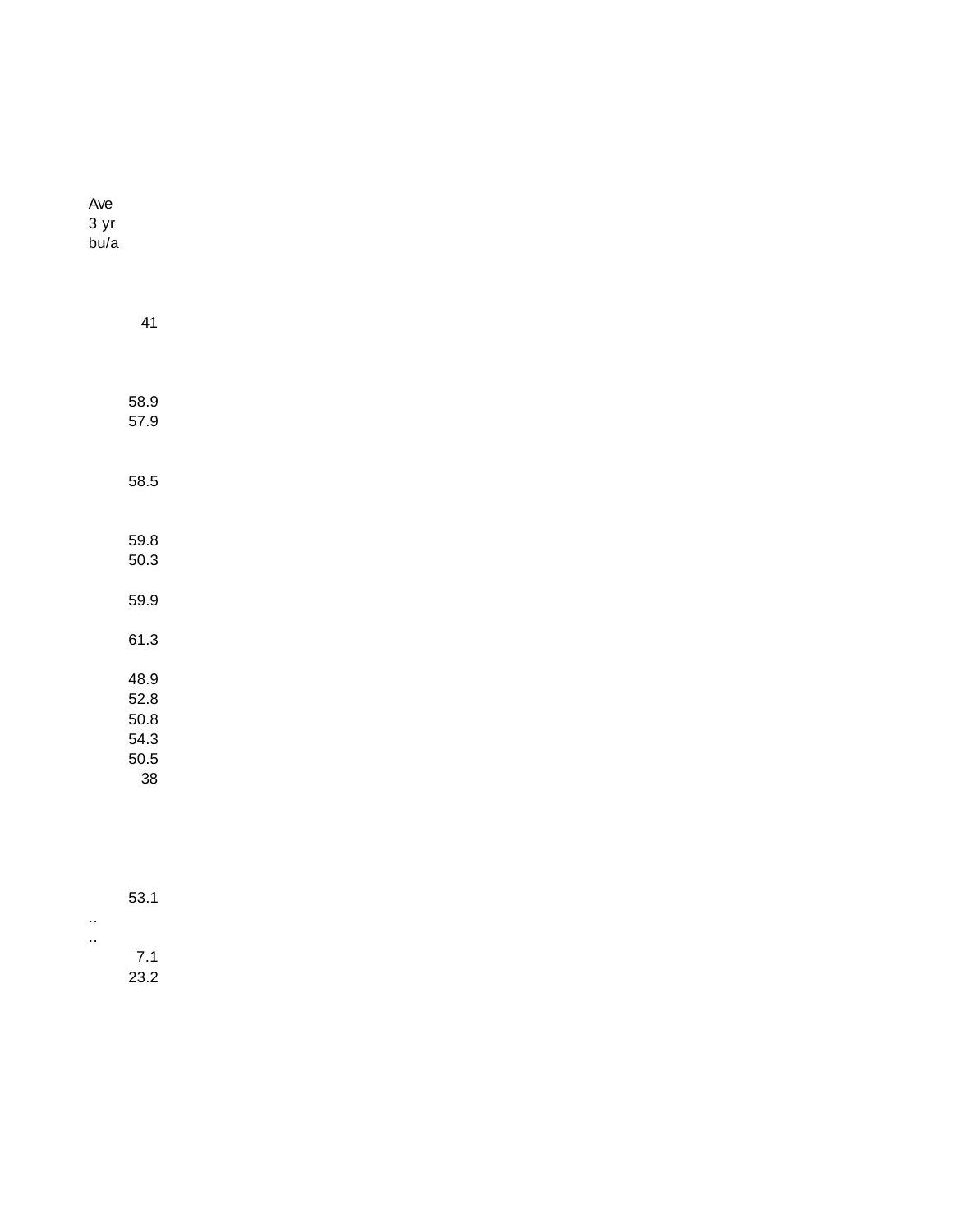56.3

| 60                           |  |
|------------------------------|--|
| 60.8                         |  |
| 53.8<br>55.7<br>57.1<br>54.9 |  |

59.9 60.3 60.8

58.9

58.7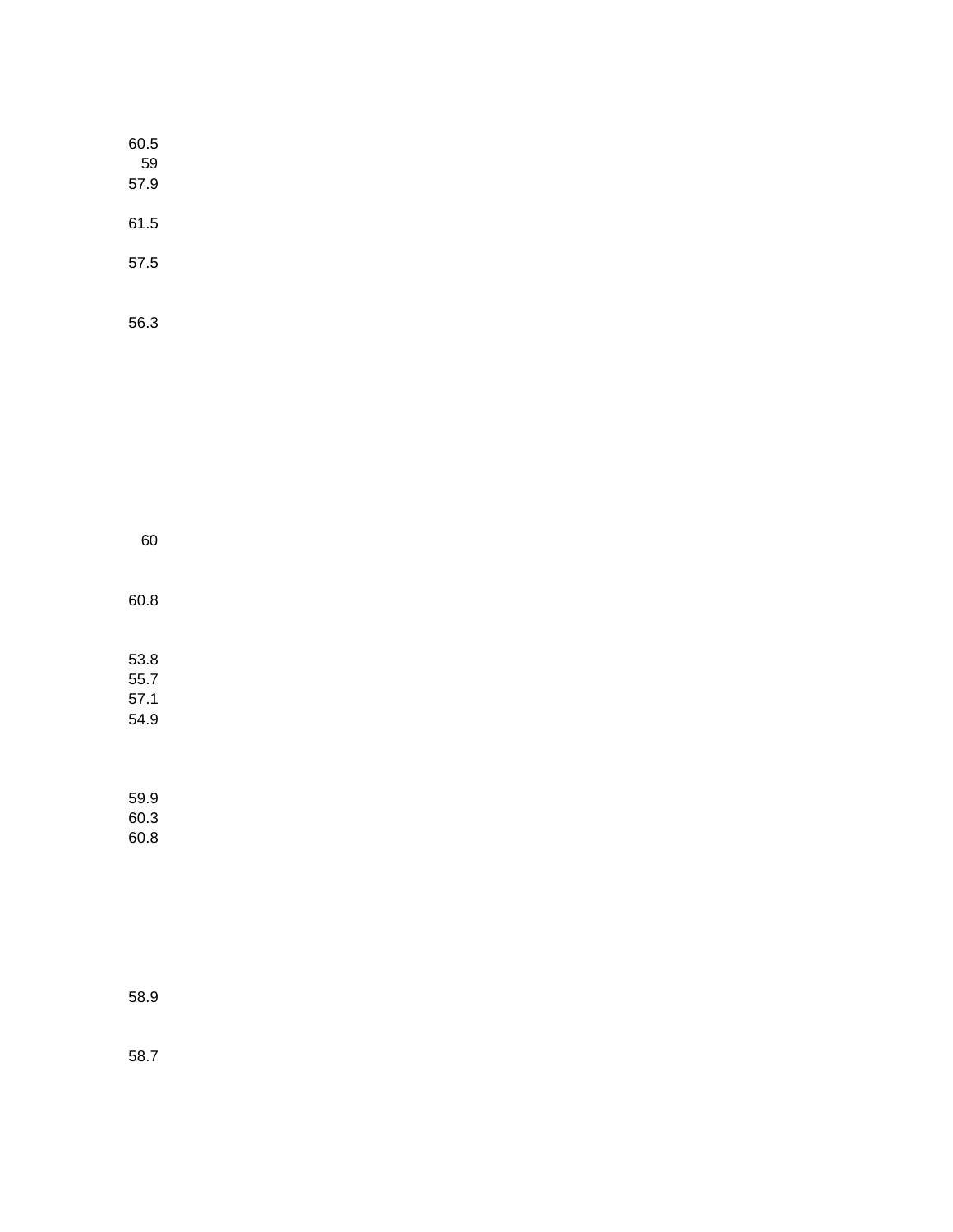| 50   |  |
|------|--|
| 54.7 |  |
| 51.5 |  |
| 56.9 |  |
| 54 2 |  |
| 51 4 |  |
| 47   |  |
| 55   |  |

57.8

58.3

56.7

.. ..

3.6

10.9

51.4 52.4

53.9

45.7

50.8

.. ..

3.6